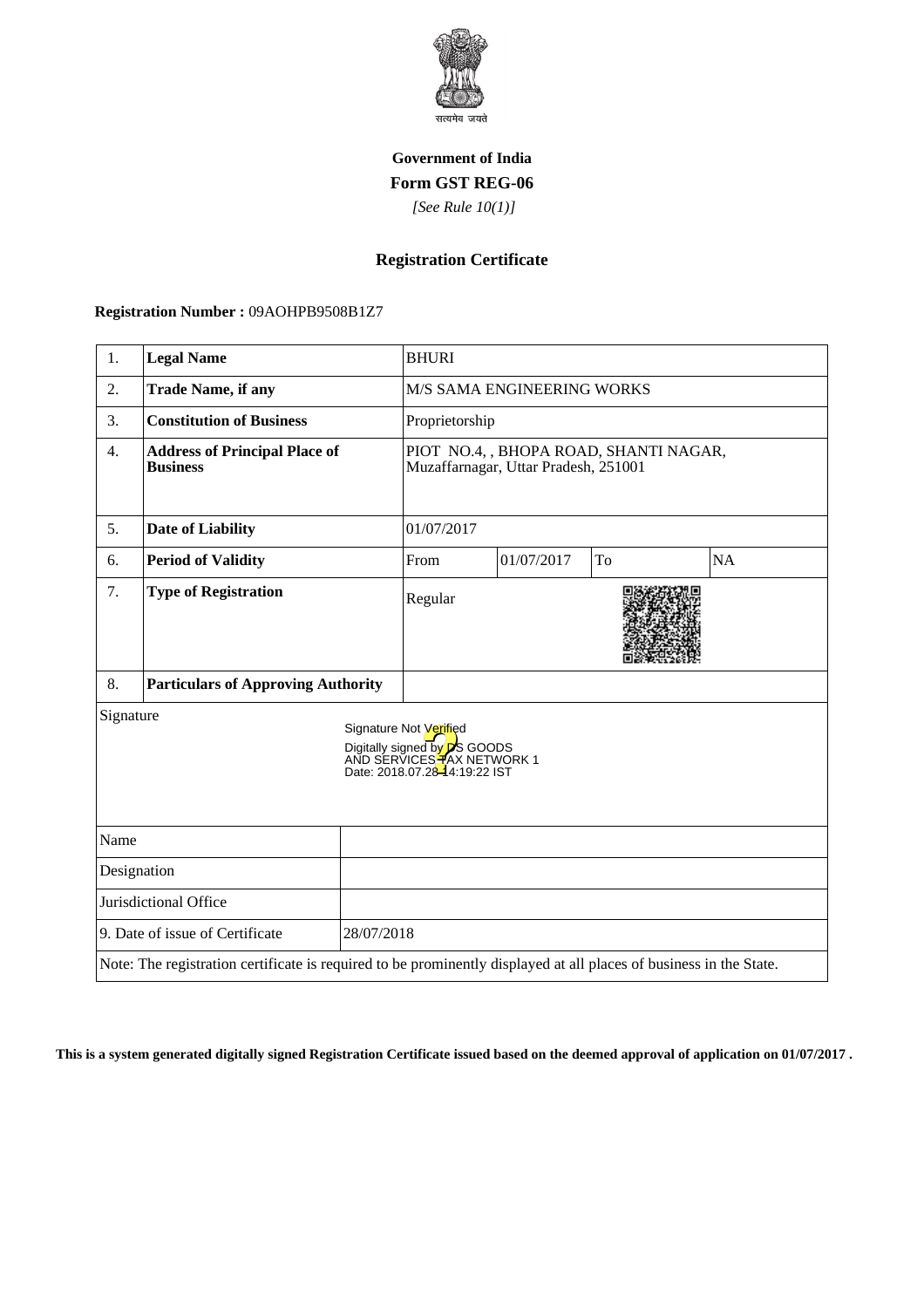

GSTIN 09AOHPB9508B1Z7 Legal Name BHURI Trade Name, if any M/S SAMA ENGINEERING WORKS

## **Details of Additional Places of Business**

Total Number of Additional Places of Business in the State 0